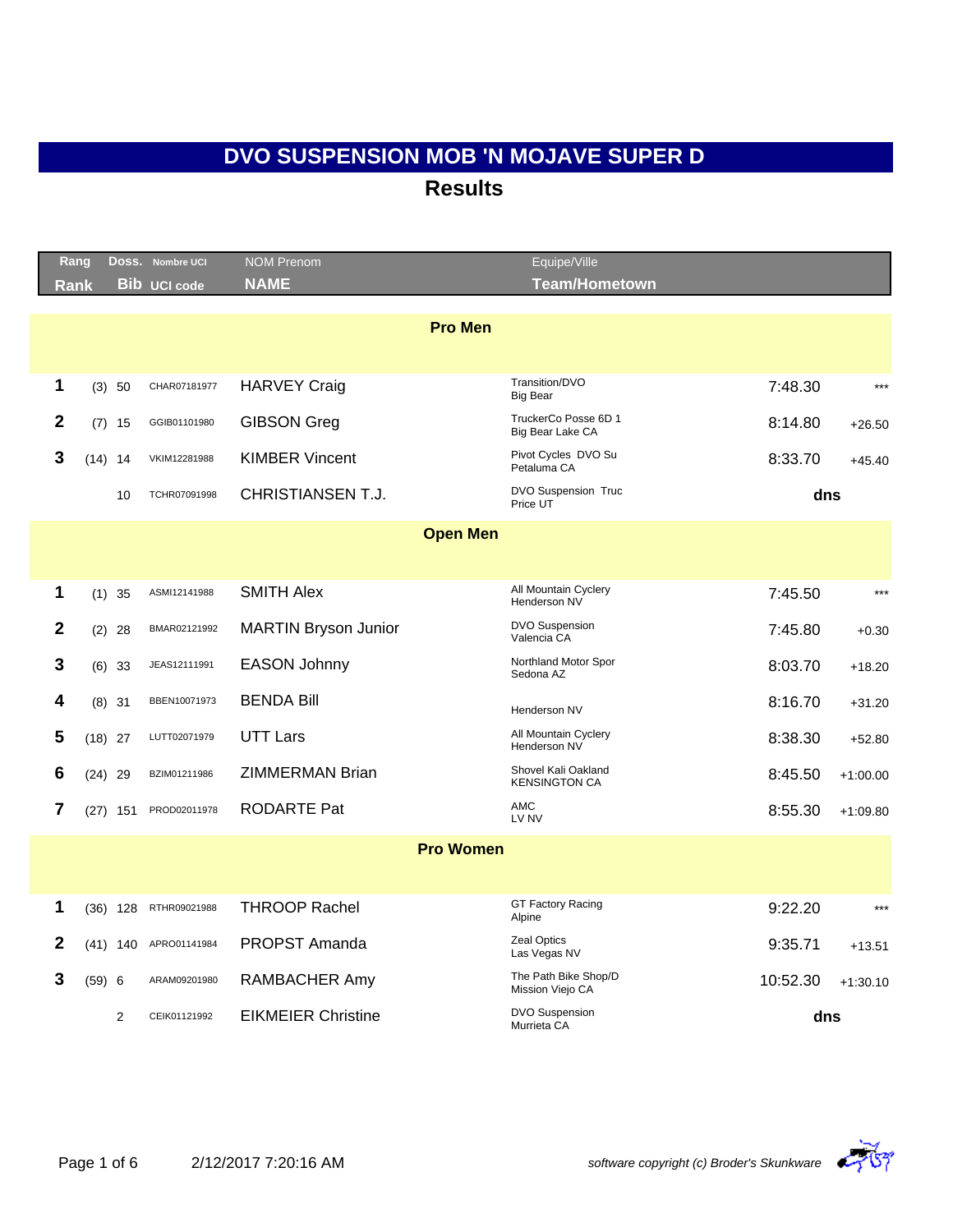|              | Rang        |            | Doss. Nombre UCI      | <b>NOM Prenom</b>      | Equipe/Ville                              |          |            |
|--------------|-------------|------------|-----------------------|------------------------|-------------------------------------------|----------|------------|
|              | <b>Rank</b> |            | <b>Bib UCI code</b>   | <b>NAME</b>            | <b>Team/Hometown</b>                      |          |            |
|              |             |            |                       | <b>Open Women</b>      |                                           |          |            |
| 1            | $(48)$ 36   |            | RAND01231998          | <b>ANDERS Rachel</b>   | Summit Bike Club<br>Sandy UT              | 9:56.60  |            |
|              |             |            |                       | <b>Cat 1 Men 19-29</b> |                                           |          |            |
| 1            |             |            | (9) 115 CAND11141996  | <b>ANDERSON Carter</b> | Colorado Mesa Univer<br>grand junction CO | 8:19.20  | $***$      |
| $\mathbf{2}$ |             |            | (30) 105 CHAR12311997 | <b>HARRIS Chase</b>    | Pleasant View UT                          | 9:09.20  | $+50.00$   |
| 3            |             |            | (44) 112 BPET10091992 | <b>PETRITZ Blake</b>   | best joint in town G<br>mammoth lakes CA  | 9:46.40  | $+1:27.20$ |
|              |             |            |                       | <b>Cat 1 Men 17-18</b> |                                           |          |            |
|              |             |            |                       |                        |                                           |          |            |
| 1            |             | $(5)$ 26   | ALOS09172000          | LOSKOTA Angelo         | <b>Team Block</b><br>Lancaster CA         | 7:59.30  | $***$      |
| 2            | $(12)$ 20   |            | KTRY10152000          | <b>TRYGSTAD Kevin</b>  | All Mountain Cyclery<br>boulder city NV   | 8:23.40  | $+24.10$   |
|              |             | 123        | KSCH06172000          | <b>SCHEVERS Koby</b>   |                                           | dns      |            |
|              |             |            |                       | <b>Cat 1 Men 30-39</b> |                                           |          |            |
| 1            |             | $(4)$ 119  | ESMI06201985          | <b>SMITH Eric</b>      | All Mountain Cyclery<br>Henderson NV      | 7:55.00  | $***$      |
| $\mathbf{2}$ |             | $(10)$ 120 | MBRE08291987          | <b>BREWER Morgan</b>   | Oakland Republic<br>Oakland CA            | 8:20.36  | $+25.36$   |
|              |             |            |                       | <b>Cat 1 Men 40-49</b> |                                           |          |            |
|              |             |            |                       |                        |                                           |          |            |
| 1            |             | $(13)$ 111 | BNOR07141973          | <b>NORMAN Ben</b>      | DVO Suspension/O'Nea<br>Palmdale CA       | 8:24.50  | $***$      |
| $\mathbf{2}$ |             |            | (19) 113 QWIN02231973 | <b>WINTER Quinn</b>    | Knolly DVO Deity Max<br>henderson NV      | 8:38.50  | $+14.00$   |
|              |             |            |                       | <b>Cat 1 Men 50+</b>   |                                           |          |            |
| 1            |             |            | (67) 100 BBON03011957 | <b>BONDURANT Bobby</b> | <b>TRUCKERCO</b><br>Big Bear City CA      | 27:43.60 |            |

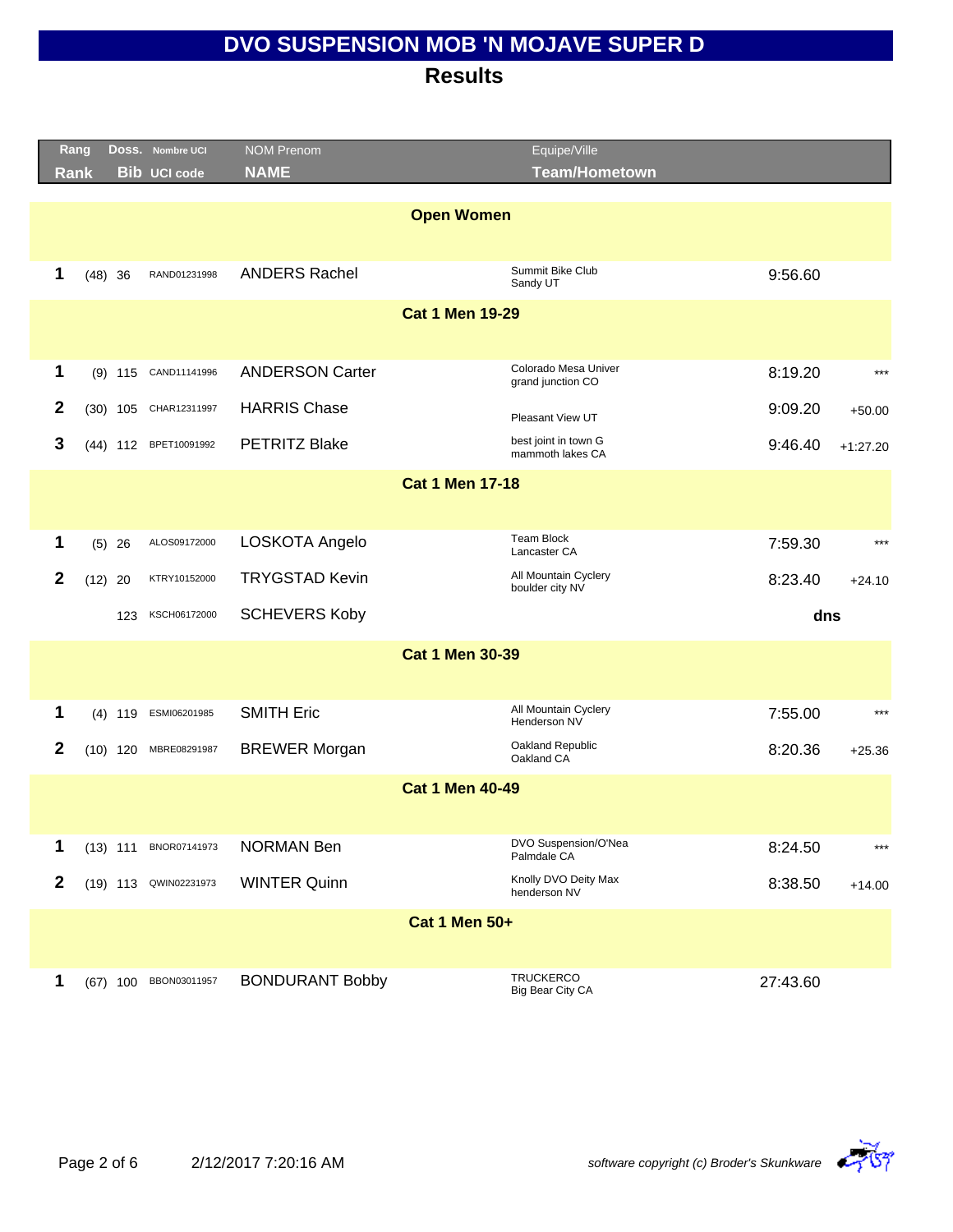|              | Rang |            | DOSS. Nombre UCI    | <b>NOM Prenom</b>          | Equipe/Ville                             |          |            |
|--------------|------|------------|---------------------|----------------------------|------------------------------------------|----------|------------|
|              | Rank |            | <b>Bib UCI code</b> | <b>NAME</b>                | <b>Team/Hometown</b>                     |          |            |
|              |      |            |                     |                            |                                          |          |            |
|              |      |            |                     | <b>Cat 2 Men 19-29</b>     |                                          |          |            |
|              |      |            |                     |                            |                                          |          |            |
| 1            | (11) | 206        | TKRA03231988        | <b>KRAENZLER Ty</b>        | Flagstaff AZ                             | 8:21.10  | $***$      |
| $\mathbf{2}$ | (46) | 237        | CLEF08091994        | <b>LEFFLER Christopher</b> | The Velo/Felt Bicycl<br>Flagstaff AZ     | 9:53.50  | $+1:32.40$ |
|              |      |            |                     | <b>Cat 2 Men 15-18</b>     |                                          |          |            |
|              |      |            |                     |                            |                                          |          |            |
| 1            | (60) | 230        | DRAW03221999        | RAWN Donagh                | <b>Heart and Soul Racin</b>              | 10:59.26 |            |
|              |      |            |                     |                            | Placitas NM                              |          |            |
|              |      |            |                     | <b>Cat 2 Men 30-39</b>     |                                          |          |            |
|              |      |            |                     |                            |                                          |          |            |
| 1            |      | $(15)$ 246 | BWIN10191986        | <b>WINEBRENNER Brian</b>   | Laketown Blke Shop<br>South Jordan UT    | 8:36.60  | $***$      |
| $\mathbf{2}$ |      | $(16)$ 232 | AOSB03151982        | <b>OSBORNE Aaron</b>       | The Gravity Cartel<br>Las Vegas NV       | 8:37.30  | $+0.70$    |
| 3            | (20) | 208        | BHAH01291978        | <b>HAHN Byronn</b>         | EndurHoes and Southr<br>Henderson NV     | 8:39.70  | $+3.10$    |
| 4            | (23) | 229        | TBAI11041985        | <b>BAIRD Travis</b>        | SPEEDMountain Race C<br>Logan UT         | 8:43.10  | $+6.50$    |
| 5            | (29) | 218        | ECHA06131987        | <b>CHAVEZ Eric</b>         | Jackalope Downhill M<br>Santa Clarita CA | 8:59.80  | $+23.20$   |
| 6            | (31) | 247        | CMOR11141985        | <b>MORGENSEN Cameron</b>   | Salt Cycles<br>Salt Lake City            | 9:11.60  | $+35.00$   |
| 7            | (42) | 220        | AMEC06201983        | <b>MECHAM Aaron</b>        | SPEEDMountain Race C<br>Smithfield UT    | 9:36.60  | $+1:00.00$ |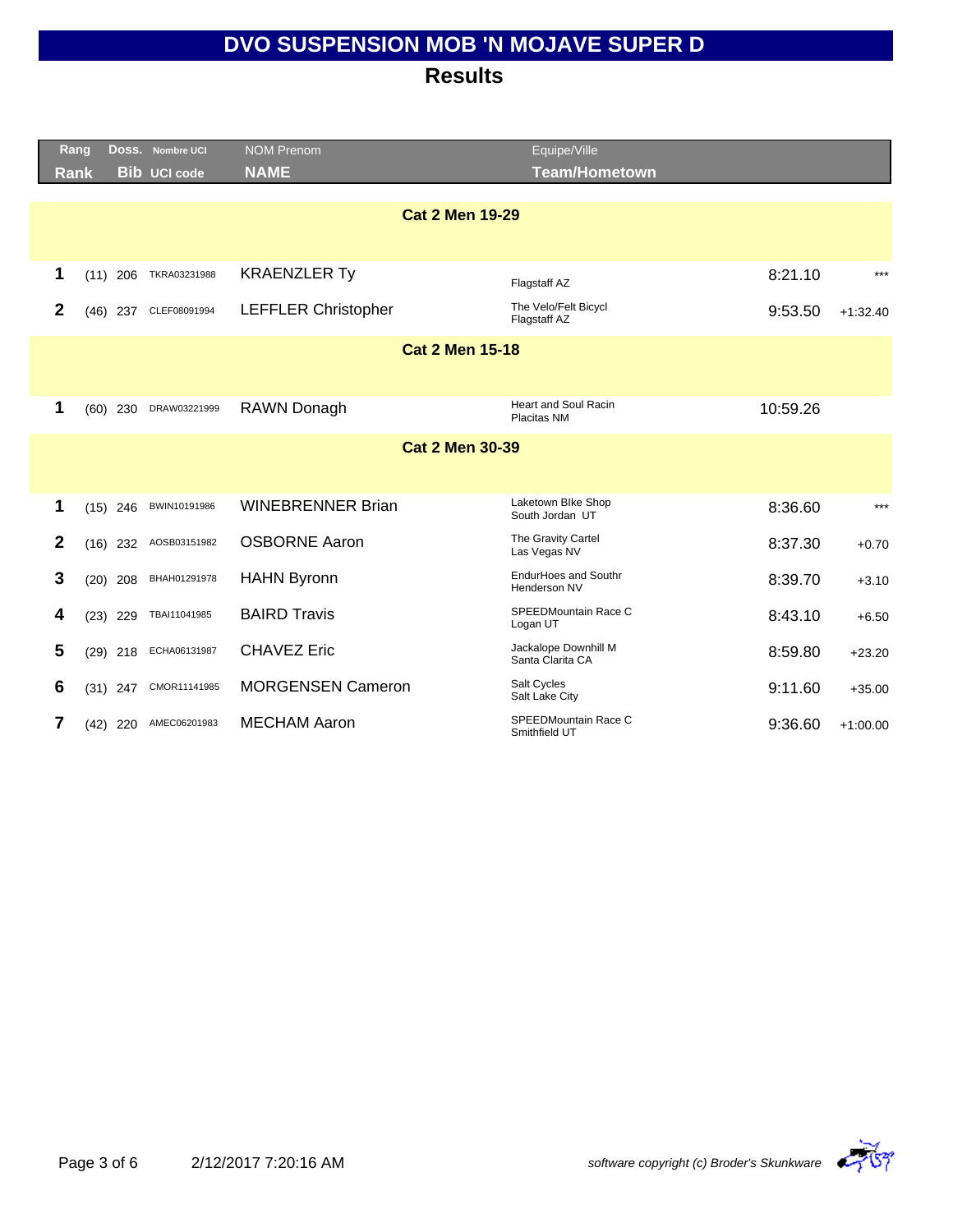|                          | Rang        |            | DOSS. Nombre UCI    | <b>NOM Prenom</b>        | Equipe/Ville                                   |          |            |
|--------------------------|-------------|------------|---------------------|--------------------------|------------------------------------------------|----------|------------|
|                          | <b>Rank</b> |            | <b>Bib UCI code</b> | <b>NAME</b>              | <b>Team/Hometown</b>                           |          |            |
|                          |             |            |                     |                          |                                                |          |            |
|                          |             |            |                     | <b>Cat 2 Men 40-49</b>   |                                                |          |            |
|                          |             |            |                     |                          |                                                |          |            |
|                          | 1           | $(17)$ 209 | JVIL03151974        | <b>VILLEGAS Jose</b>     | ji bikes<br>Tucson AZ                          | 8:38.10  | $***$      |
|                          | 2           | $(21)$ 238 | JHAR02271970        | <b>HARRIS Jody</b>       | Pleasant View UT                               | 8:41.60  | $+3.50$    |
|                          | 3           | $(22)$ 212 | MWAL11211973        | <b>WALKER Mark</b>       | All Mountain Cyclery<br><b>Boulder City NV</b> | 8:41.62  | $+3.52$    |
|                          | 4           | $(25)$ 243 | GCAL12091976        | <b>CALDWELL Gabe</b>     | Potter valley                                  | 8:49.80  | $+11.70$   |
|                          | 5           | $(34)$ 244 | VPET09261969        | <b>PETERSON Vance</b>    | Vancypants<br>Flagstaff                        | 9:16.50  | $+38.40$   |
|                          | 6           | $(35)$ 214 | LSTU07091970        | <b>STURDY Lloyd</b>      | TruckerCo<br>big bear city CA                  | 9:16.70  | $+38.60$   |
|                          | 7           | $(56)$ 245 | CHEA03031971        | <b>HEAD Chris</b>        | Lectric cycles<br>Scottsdale AZ                | 10:30.70 | $+1:52.60$ |
|                          | 8           | $(58)$ 222 | TRAM09051974        | <b>RAMBACHER Thomas</b>  | The Path Bike Shop<br>Mission Viejo CA         | 10:46.86 | $+2:08.76$ |
|                          |             | 226        | BMAR08251963        | <b>MARTIN Bryson</b>     | <b>DVO Suspension</b><br>Valencia CA           | dns      |            |
|                          |             |            |                     | <b>Cat 2 Women 19-29</b> |                                                |          |            |
|                          |             |            |                     |                          |                                                |          |            |
|                          | 1           | $(50)$ 205 | RWAR11161993        | <b>WARD Regina</b>       | SPEEDMountain Race C<br>Logan UT               | 10:07.35 |            |
| <b>Cat 2 Women 30-39</b> |             |            |                     |                          |                                                |          |            |
|                          |             |            |                     |                          |                                                |          |            |
|                          | 1           | $(55)$ 248 | CHUN11201979        | <b>HUNTER Crista</b>     | All Mountain Cyclery<br><b>Blue Diamond</b>    | 10:30.59 |            |
|                          |             |            |                     | Cat 2 Women 40+          |                                                |          |            |
|                          |             |            |                     |                          |                                                |          |            |
|                          | 1           | $(57)$ 266 | SGRU10111969        | <b>GRUNER Stephanie</b>  | Las Vegas NV                                   | 10:38.66 | $***$      |
|                          | 2           | $(64)$ 224 | HSHE12131972        | <b>SHELTON Holly</b>     | Trucker Co / Big Bea<br>Big Bear City CA       | 13:06.20 | $+2:27.54$ |
|                          |             |            |                     | <b>Cat 3 Men 15-18</b>   |                                                |          |            |
|                          |             |            |                     |                          |                                                |          |            |
|                          | 1           | $(33)$ 313 | LUHL06282002        | <b>UHLRICH Luke</b>      | All Mountain Cyclery<br>Las Vegas NV           | 9:14.63  | $***$      |
|                          | 2           | (39) 300   | BROG12081999        | <b>ROGERS Bryce</b>      | Odd-Jobs Mom&Dad<br><b>Boulder City NV</b>     | 9:32.71  | $+18.08$   |
|                          |             |            |                     |                          |                                                |          |            |

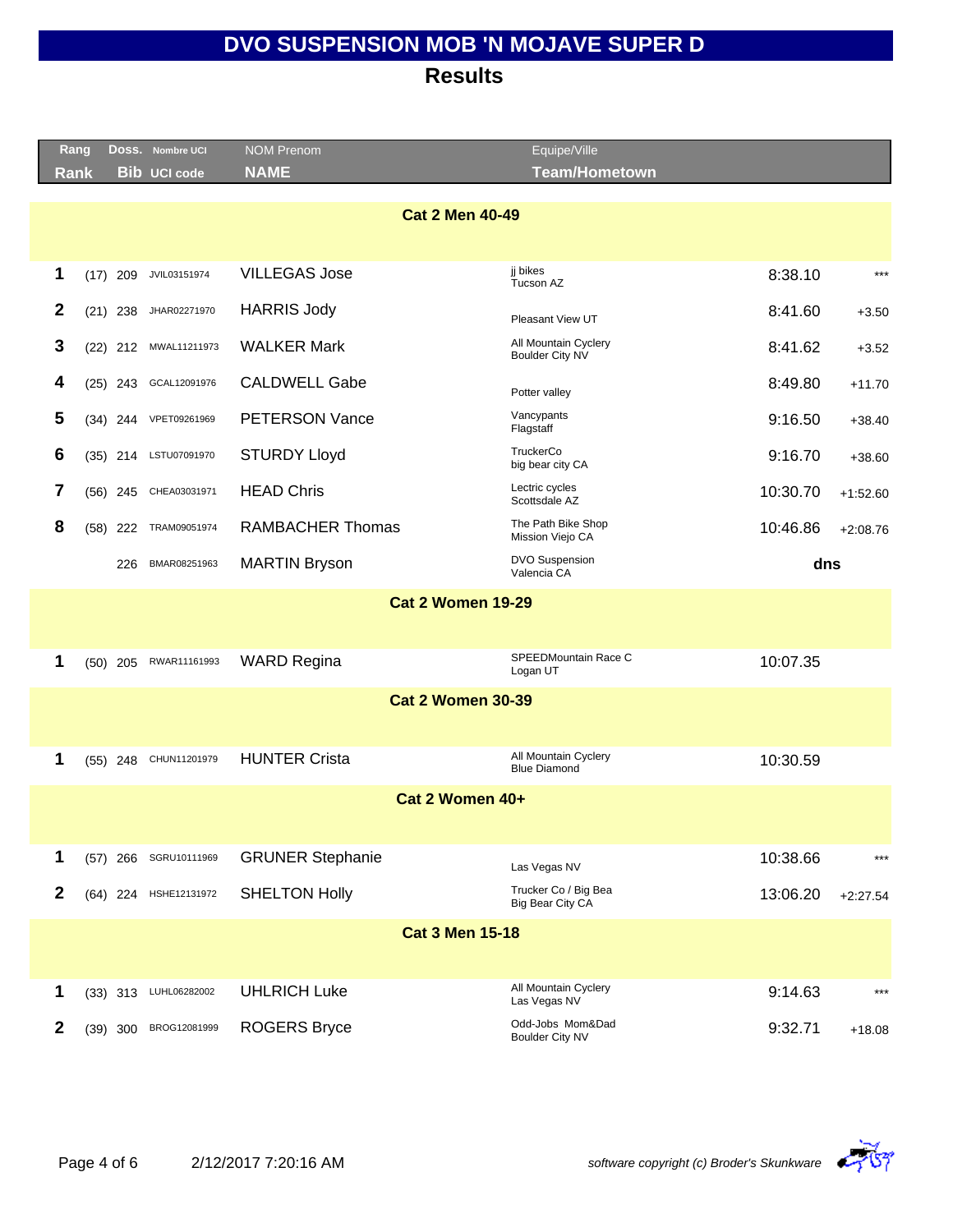|              | Rang<br>DOSS. Nombre UCI           | <b>NOM Prenom</b>       | Equipe/Ville                                      |            |
|--------------|------------------------------------|-------------------------|---------------------------------------------------|------------|
|              | <b>Bib UCI code</b><br><b>Rank</b> | <b>NAME</b>             | <b>Team/Hometown</b>                              |            |
|              |                                    |                         | <b>Cat 3 Men 30-39</b>                            |            |
|              |                                    |                         |                                                   |            |
| 1            | ACLE07161983<br>$(38)$ 309         | <b>CLEVENGER Aj</b>     | 9:31.52<br>Oxnard CA                              | $***$      |
| $\mathbf{2}$ | BSOL04071980<br>$(40)$ 317         | <b>SOLIS Beau</b>       | <b>FISHYFINGAZ</b><br>9:35.41<br>Las Vegas NV     | $+3.89$    |
| 3            | EPAR08081983<br>$(51)$ 310         | <b>PARKER Edward</b>    | 10:08.93<br>Layton - Davis UT                     | $+37.41$   |
| 4            | JLAM08151981<br>$(53)$ 314         | <b>LAMPHEAR Joseph</b>  | 10:10.03<br>Tucson AZ                             | $+38.51$   |
| 5            | JAUN10211984<br>$(63)$ 305         | <b>AUNGENETT Jason</b>  | 13:02.17<br>Las Vegas NV                          | $+3:30.65$ |
|              |                                    |                         | <b>Cat 3 Men 40-49</b>                            |            |
|              |                                    |                         |                                                   |            |
| 1            | (26) 332 HPAT07271977              | <b>PATRICK Heath</b>    | <b>HLNBOYS</b><br>8:54.52<br>Las vegas            | $***$      |
| $\mathbf{2}$ | IHOR04191976<br>$(43)$ 320         | <b>HORAK</b> lan        | FEA Race Team Craft<br>9:40.74<br>henderson NV    | $+46.22$   |
| 3            | CGIO07031972<br>$(45)$ 308         | <b>GIOVANELLI Chris</b> | DVO/Foes/Terrence<br>9:46.61<br>San Marino CA     | $+52.09$   |
| 4            | JPEL02061970<br>$(49)$ 228         | PELINO John             | <b>DVO Suspension</b><br>9:57.10<br>Valencia CA   | $+1:02.58$ |
| 5            | DFOS10071967<br>$(61)$ 319         | <b>FOSTER David</b>     | 11:17.07<br>Las Vegas NV                          | $+2:22.55$ |
|              | CMCA02201976<br>302                | <b>MCARA Chris</b>      | <b>Giantkeeper Reptiles</b><br>Peoria AZ          | dns        |
|              |                                    |                         | <b>Class 2/3 Men 50+</b>                          |            |
|              |                                    |                         |                                                   |            |
| 1            | MUHL11051965<br>$(28)$ 242         | <b>UHLRICH Mark</b>     | All Mountain Cyclery<br>8:56.52<br>Las Vegas NV   | $***$      |
| 2            | (32) 241 SJON03121966              | <b>JONES Stan</b>       | <b>PSAH Racing</b><br>9:14.29<br>Henderson NV     | $+17.77$   |
| 3            | HCHA05121963<br>$(37)$ 239         | <b>CHANG H. Dumbass</b> | Dumbass Rasing<br>9:24.85<br>Las Vegas NV         | $+28.33$   |
| 4            | DTOT04111961<br>(47) 333           | <b>TOTI Donnie</b>      | All Mountain Cyclery<br>9:55.19                   | $+58.67$   |
| 5            | MFOR10111962<br>$(52)$ 240         | <b>FORD Marty</b>       | Kore North Bicycles<br>10:09.80<br>Meridian ID    | $+1:13.28$ |
|              |                                    |                         | Cat 3 Women 30+                                   |            |
|              |                                    |                         |                                                   |            |
| 1            | (62) 312 NMEC04021984              | <b>MECHAM Nicole</b>    | SPEEDMountain Race C<br>12:22.01<br>Smithfield UT |            |